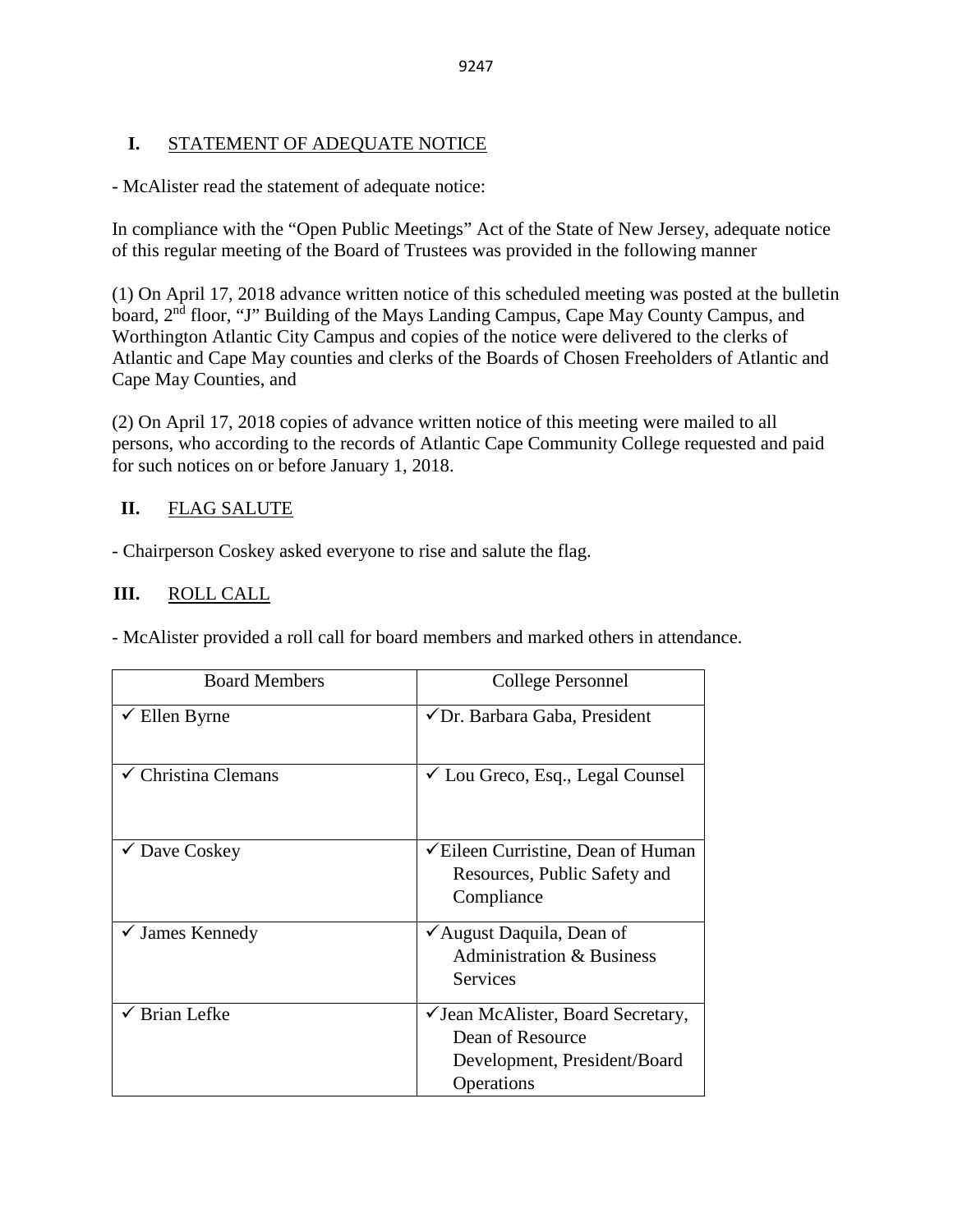| <b>Board Members</b>                                                                    | <b>College Personnel</b>                                                                                                                |  |
|-----------------------------------------------------------------------------------------|-----------------------------------------------------------------------------------------------------------------------------------------|--|
| $\checkmark$ Jenna DeLuca (phone)                                                       | √Dr. Josette Katz, Interim Vice<br>President, Academic Affairs                                                                          |  |
| ✔ Daniel Money                                                                          | $\checkmark$ Leslie Jamison, Dean of Finance                                                                                            |  |
| √ Maria K. Mento                                                                        | √Dr. Richard Perniciaro, Executive<br>Vice President - Planning,<br>Research, Information<br>Technology Services &<br><b>Facilities</b> |  |
| $\sqrt{\ }$ Thomas Milhous                                                              | <del></del> ∕ Paula Stewart Davis, Acting Dean<br>of Student Affairs and<br><b>Enrollment Management</b>                                |  |
| X Donald J. Parker                                                                      | √Donna Vassallo, Dean<br>Worthington Atlantic City<br>Campus, and Dean of Career<br>and Workforce Training                              |  |
| X Robert Bumpus                                                                         | √ Maria Kellett, Dean of Cape May<br>County Campus, Associate<br>Dean of Resource Development                                           |  |
| $\overline{\checkmark}$ Maria Torres                                                    | $\checkmark$ Laura Batchelor, Executive<br><b>Director of College Relations</b><br>and Marketing                                        |  |
| $\checkmark$ Helen Walsh                                                                |                                                                                                                                         |  |
| ✓ Leslie White-Coursey                                                                  |                                                                                                                                         |  |
| <b>Others in Attendance</b>                                                             |                                                                                                                                         |  |
| √ Francine Springer, Cape May<br><b>County Government</b><br>$\checkmark$ Caesar Niglio | Bonnie Lindaw, Atlantic<br>✓<br><b>County Government</b><br>✓                                                                           |  |

### **IV.** CALL TO ORDER –

-Chairperson Coskey called the meeting to order at 6 pm.

## **V.** PRESIDENT'S REPORT

-Dr. Gaba reported on the following:

### **Middle States**

-The Middle States Evaluation team reported that Atlantic Cape met all seven standards of accreditation. This is a reaffirmation of all the good work that we are doing as an institution and a Board. A special thanks to Dr. Perniciaro, Dean McAlister, Professor Nigro, Professor McCall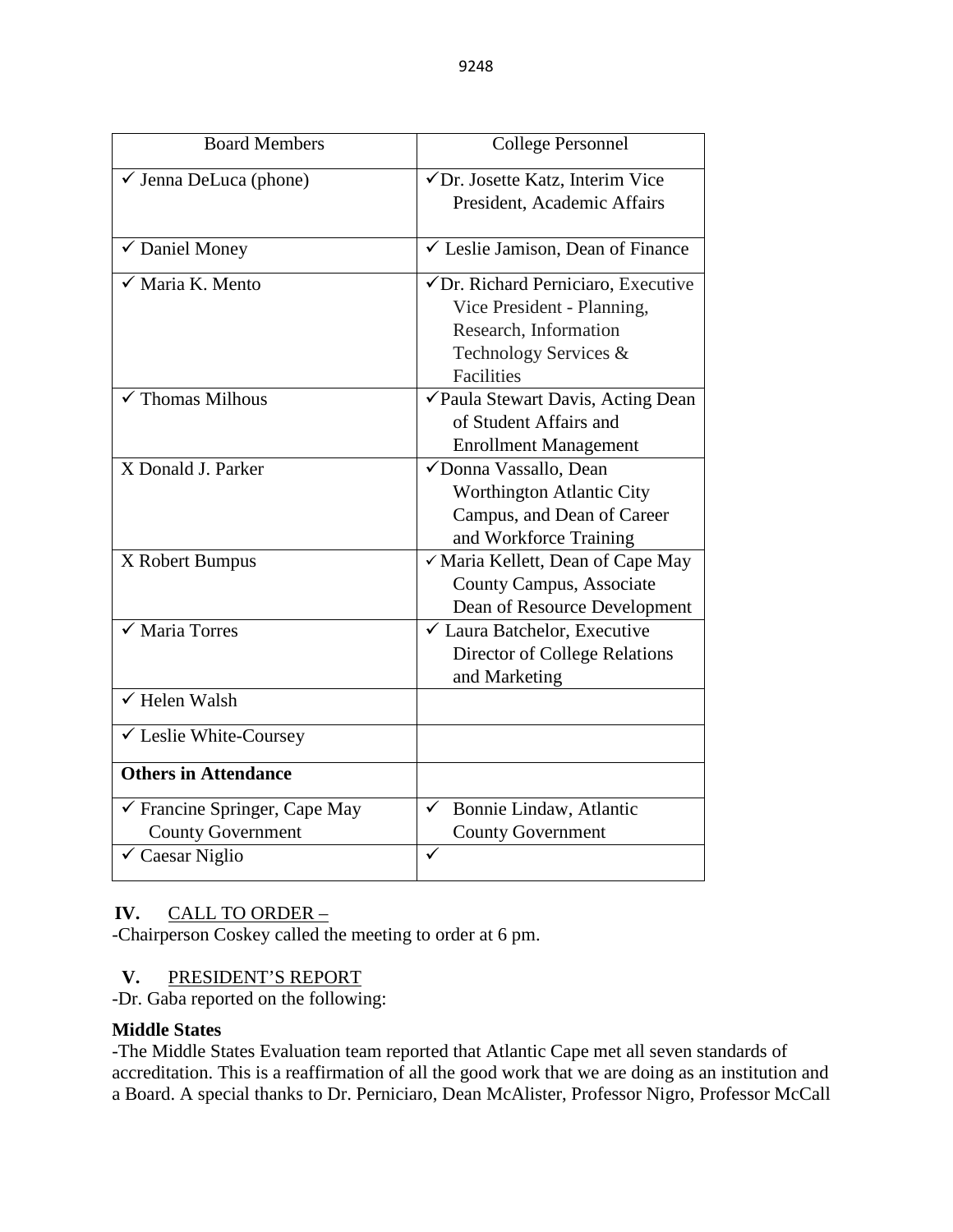and Gracellen Etherton as well as the over seventy employees who actively participated. Chairperson Coskey thanked everyone on the Middle States planning team and asked that Dr. Gaba share the thanks of the Board to staff.

# **K-12 Partnerships**

-Atlantic Cape and the Foundation are working together to put together the College's one day Teentech program for girls in grades 9-11. One hundred and twenty students are expected to participate from high schools in Atlantic and Cape May Counties. Classes will be taught by Atlantic Cape faculty. This event is in partnership with AAUW who have provided \$750. South Jersey Gas Foundation has sponsored the event for \$5000 from a grant written by the Foundation.

-Dr. Katz continues to work with ACIT on culinary and other academic agreements.

# **Community Relations**

-Five academic advisory boards have met so far this semester; ACA, New Media Studies, Hospitality, Science and Engineering and Technology. They provide valuable feedback about our curriculum, changes in the workplace and future demands.

-Workforce Training participated in the job fair for Veterans sponsored by The Casino Control Commission. The team showcased both credit and non-credit programs to potential students.

# **Commencement**

-As a reminder, Commencement is May 17. Our President's Distinguished Alumni this year are Police Chief Ray Davis and Trustee Maria Mento. The Distinguished Foundation Board Member is Diane Donio. Lori Herndon, CEO AtlantiCare is the commencement speaker.

# **Student Services Initiatives**

-The new Recruit Admissions Software will replace paper applications and streamline the application process, and will be operational by the end of July. -A new Ambassador Program has been formed consisting of faculty, staff, and alumni. -Summer Pell is available to students this year.

# **Inside the College-National Science Foundation Award**

-Jim Taggart presented the college's first National Science Foundation (NSF) award that will be approved at this evening's board meeting.

# **VI.** COMMENTS FROM THE PUBLIC

- Chairperson Coskey called for comments from the public on agenda items.

- None noted

# **VII.** EXECUTIVE SESSION

-At 6:28 pm Chairperson Coskey requested a motion to go into Executive Session. -Trustee Lefke motioned to approve, Trustee Byrne seconded.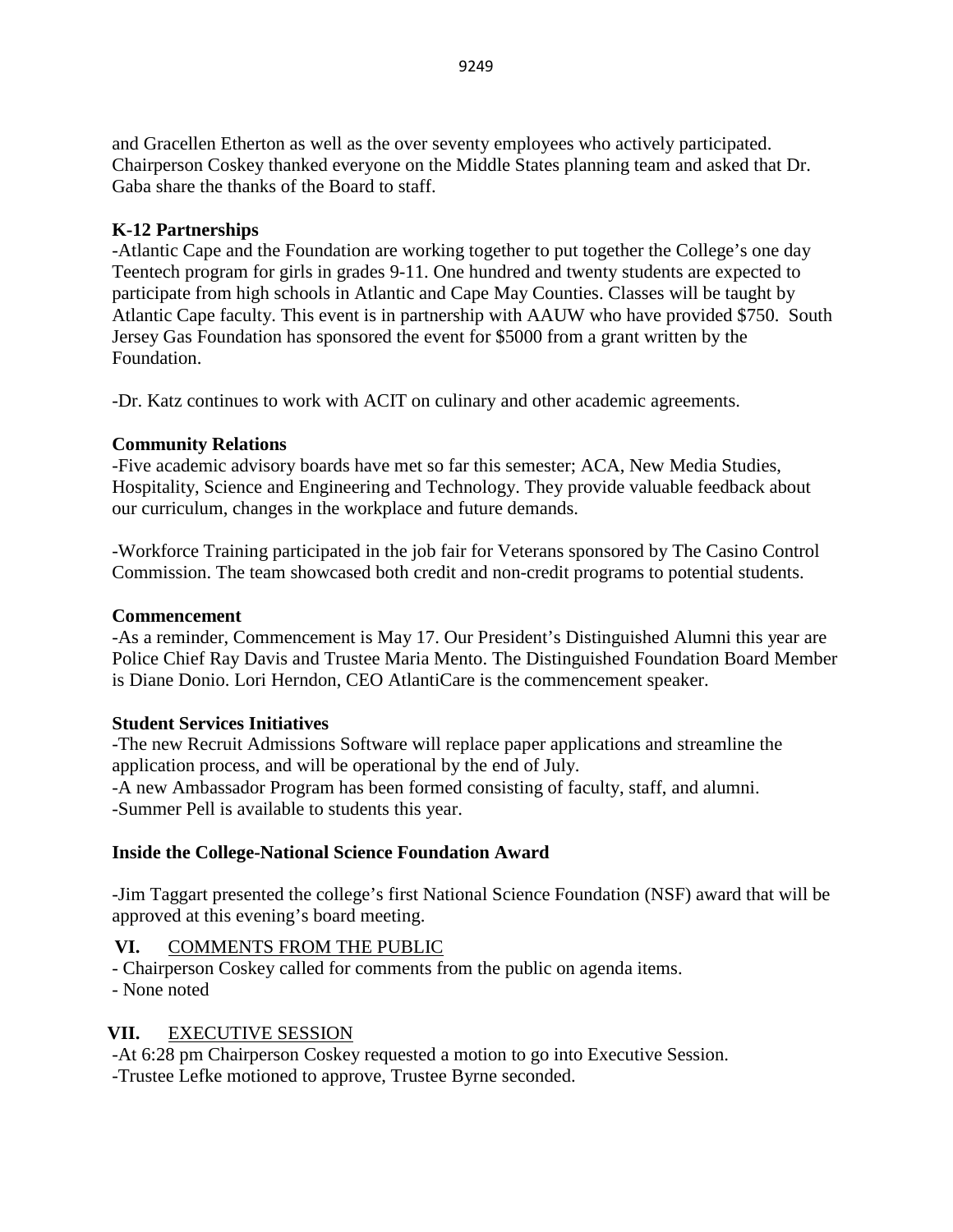Secretary's Note: At 6:52pm motion return to Regular Session.

ROLL CALL:

ALL AYES NO NAYS NO ABSTENTION

### **VIII.** CONSENT RESOLUTONS

-McAlister read the following consent resolutions.

**Res. #84** Approve: Regular Session Minutes (March 27, 2018)

**Res. #87** Approve: **RFP215**-Website Redesign, \$190,275.00, FY18 College Relations, Beacon Technologies, Inc., Greensboro, NC; **Bid 1838**-Parking Lot resurface and lighting, Worthington Atlantic City Campus, \$373,793.90, Chapter 12, Arthur R. Henry, Egg Harbor Township, NJ; **Bid Ex 799**, Postage Meter, 5-year contract, \$56,366.40, FY19-23 Mailroom, Pitney Bowes, Riverside, NJ.

**Res. #87** 

### **Award of Bids**

| Number            | Item and Vendor Information              | Amount            |
|-------------------|------------------------------------------|-------------------|
| <b>RFP215</b>     | Website Redesign                         | \$190,275.00      |
|                   | FY18 College Relations                   |                   |
|                   | Beacon Technologies, Inc.                |                   |
|                   | Greensboro, NC                           |                   |
| <b>Bid 1838</b>   | Parking Lot resurface and lighting, WACC | \$373,793.90      |
|                   | Chapter 12                               |                   |
|                   | Arthur R. Henry                          |                   |
|                   | Egg Harbor Township, NJ                  |                   |
| <b>Bid Ex 799</b> | Postage Meter, 5-year contract           | \$56,366.40       |
|                   | FY19-23 Mailroom                         |                   |
|                   | <b>Pitney Bowes</b>                      |                   |
|                   | Riverside, NJ                            |                   |
|                   |                                          | Total \$620,435.3 |

**Res. #88** Approve: Offering the Criminal Justice Certificate program effective Fall 2018.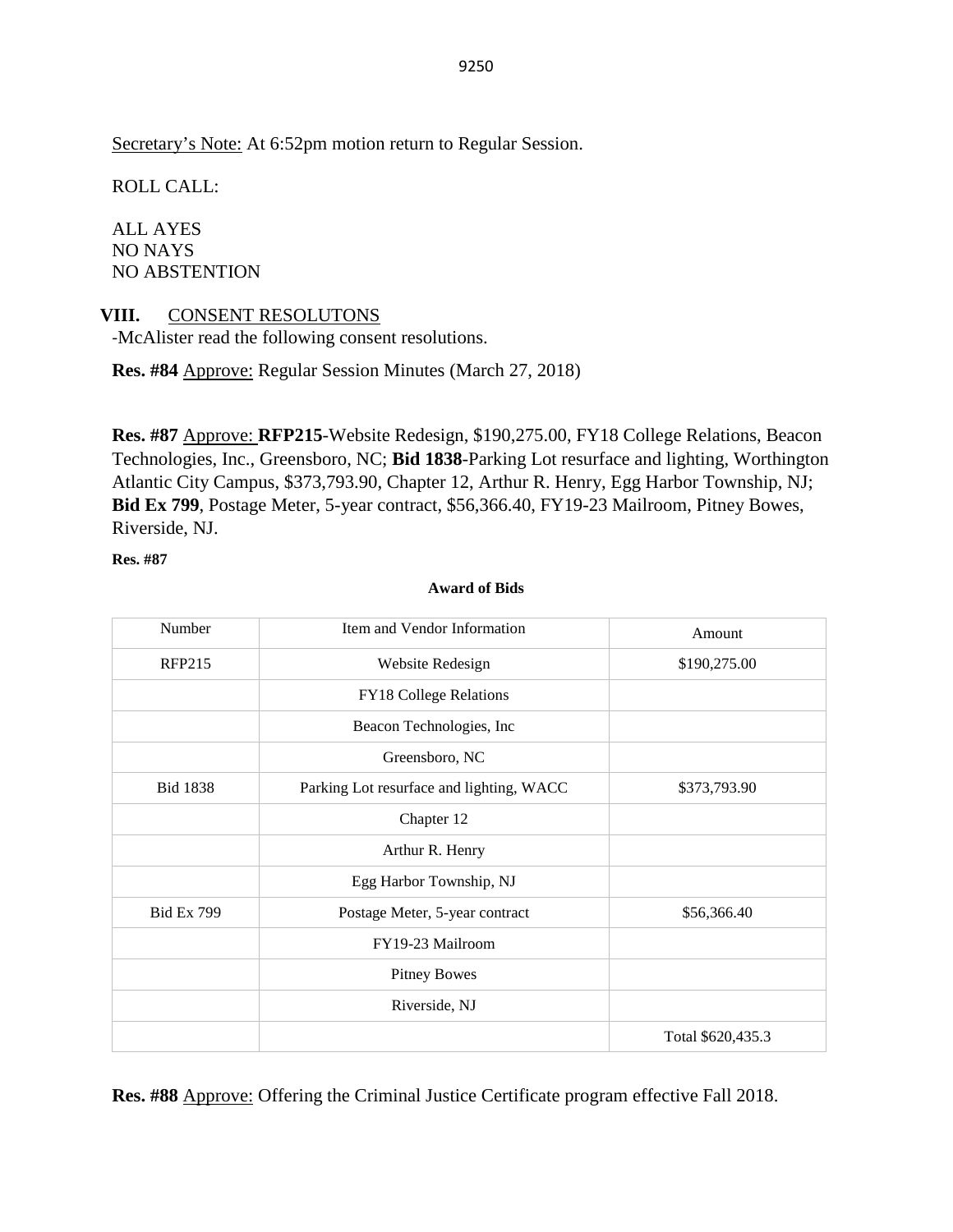#### **Res. #88**

### **Criminal Justice Certificate Program**

WHEREAS, the Criminal Justice Certificate program will provide students with an industry-recognized credential, and

WHEREAS, the Certificate will provide opportunity for those who are currently employed in a criminal justice field, career-transitioning individuals, and students working toward a degree, and

WHEREAS, program is flexible and courses can be completed entirely Online, and

WHEREAS, the Curriculum Committee approved the Criminal Justice Certificate program on February 15, 2018 (see attached),

THEREFORE BE IT RESOLVED that the Board of Trustees approve offering the

Criminal Justice Certificate program effective Fall 2018.

**Res. #86** Approve: Appointment-Clifton Sudler, Director, Security and Public Safety at an annual salary of \$61,826 effective April 30, 2018. Resignations-Kathryn Flynn, Assistant Director, Health, Safety, and Compliance retroactive to April 17, 2018; Shawn Gorman, Graphic Artist, College Relations retroactive to April 20, 2018.

#### **Res. #86**

#### **Personnel Action**

It is respectfully recommended, by the President, that the Board approve the following:

Appointment

**Clifton Sudler,** Director, Security and Public Safety at an annual salary of \$61,826 effective April 30, 2018.

Resignation

**Kathryn Flynn,** Assistant Director, Health, Safety, and Compliance retroactive to April 17, 2018.

**Shawn Gorman,** Graphic Artist, College Relations retroactive to April 20, 2018.

**Res. #62B Rev.** Approve: Reappointed to one-year terms, effective 7/1/18: Faculty Without Tenure (7 individuals).

Secretary's Note: **Res. #62B Revised** was removed from the agenda, and no action was taken.

### **Res. #96** Executive Session

-Trustee Lefke motioned to approve the consent agenda, Trustee Byrne seconded.

ROLL CALL:

ALL AYES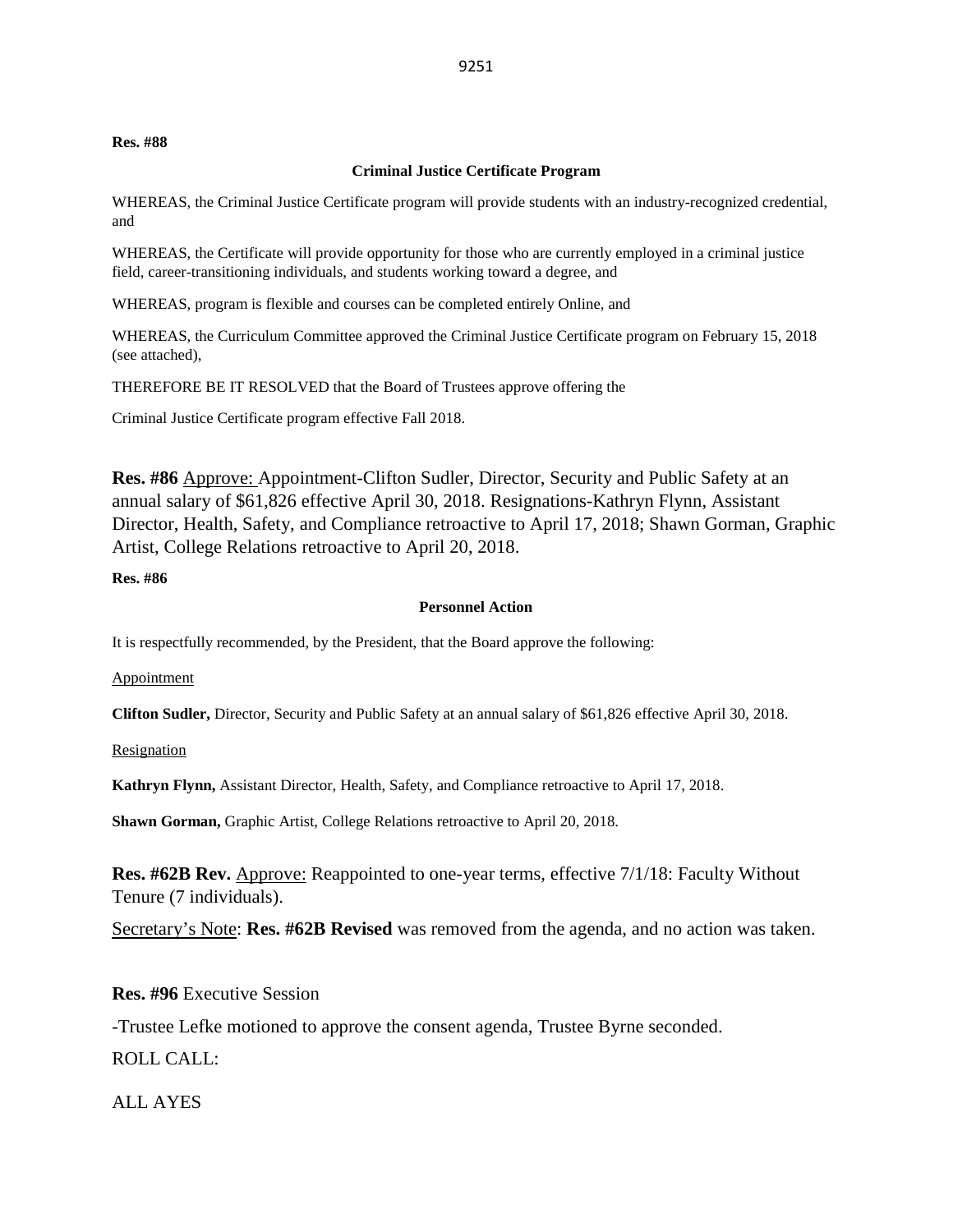NO NAYS NO ABSTENTIONS Motion carried.

### **IX.** BUDGET REPORT

- Chairperson Coskey asked Trustee Kennedy to provide a budget report as part of regular resolutions.

## **X.** REGULAR RESOLUTIONS

**Res. #85** - FY18 Financial Statement for six months ended March 31, 2018.

- As of March 31, 2018, the College has earned 88.6% of budgeted revenues and expended 74.6% of budgeted expenditures. Fiscal year to date revenue is down 3.6% from the prior year compared to a revised budgeted decrease of 1.7%. Fiscal year to date expenditures are down 6.4% from the prior year compared to a revised budgeted decrease of 3.2%.

-Fiscal year credits are above budget by 611 credits, or .5%. Net Tuition and fee revenue, excluding Aviation and Radiology fees which are pass-through, is below budget by \$170 thousand for the fiscal year to date. Culinary revenues are under their budgeted amount and account for the shortfall. On the expense side, salaries and benefits, which account for 80.3% of the budget, are down 5.9% from the prior year. Although, the revenues are down by more than the budgeted decrease, the expenditures are also down by more than budgeted.

-Based on the information known to date for year to date actuals plus projected revenue and expenses through June 30, 2018, management projects that the College will be within the FY18 budgeted margin.

-Trustee Kennedy motioned to approve Res. #85, Trustee Money seconded.

ROLL CALL:

ALL AYES NO NAYS NO ABSTENTIONS

**Res. #90** Approve: To accept a grant of \$224,761 from the National Science Foundation for Atlantic Cape's "Unmanned Aircraft Systems Operations and Maintenance Education and Training Project", over the grant term of July 1, 2018 - June 30, 2021, to advance technician training in the rapidly evolving field of small commercial unmanned aircraft systems (UAS).

-Trustee Kennedy stated that this is the first NSF grant that Atlantic Cape has been directly awarded. With the NSF funding Atlantic Cape will develop a comprehensive academic degree program in the operation, maintenance and repair of small unmanned aircraft systems (UAS).

**Res. #90**

**Resolution to Accept National Science Foundation Grant**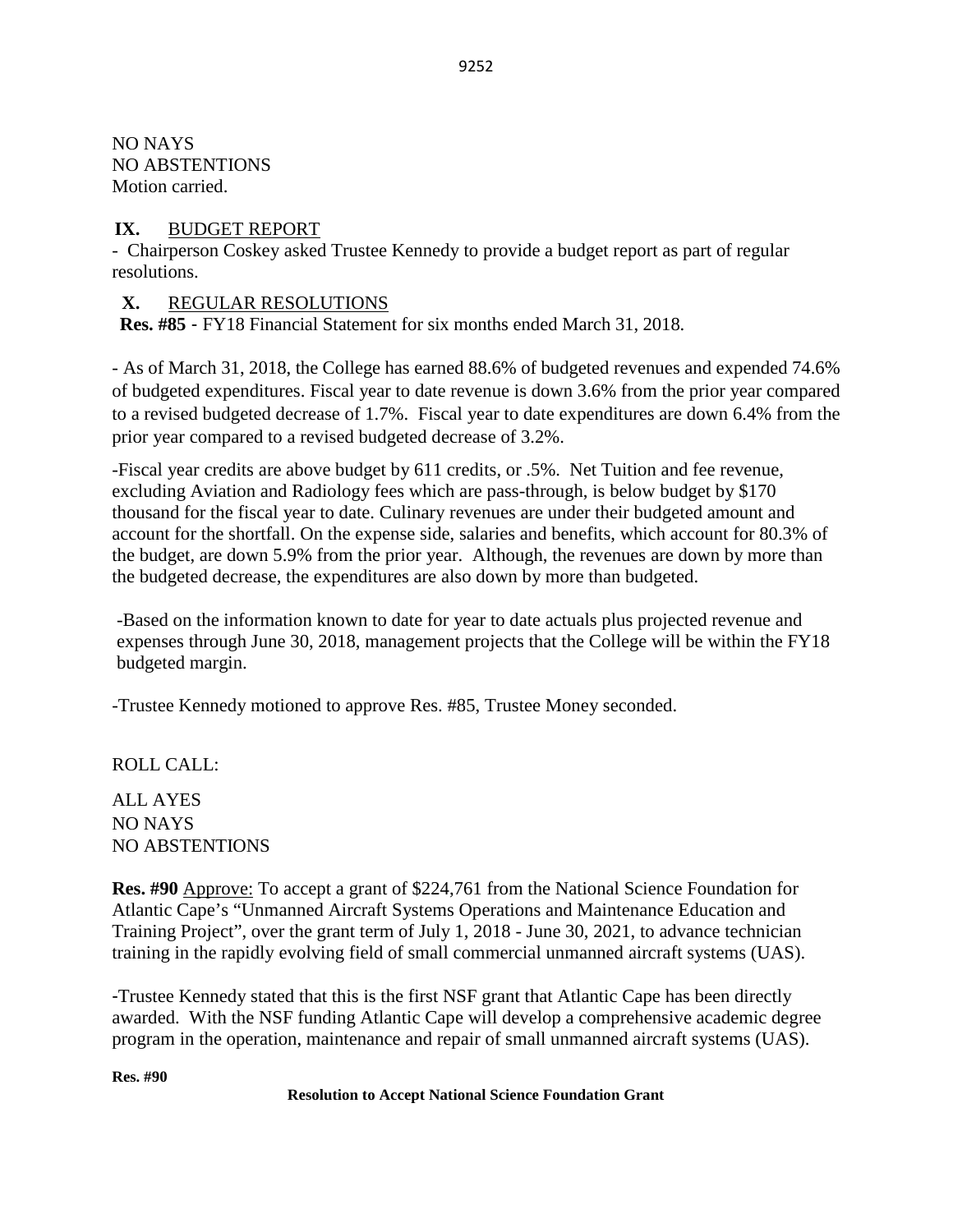WHEREAS, National Science Foundation (NSF), Advanced Technician Education (ATE) Program, Division of Undergraduate Education (DUE) has awarded a grant to Atlantic Cape Community College, and

WHEREAS, the NSF will provide a grant of \$224,761 for Atlantic Cape's "Unmanned Aircraft Systems Operations and Maintenance Education and Training Project", over the grant term of July 1, 2018 - June 30, 2021, and

WHEREAS, this three-year grant will advance technician training in the rapidly evolving field of small commercial unmanned aircraft systems (UAS).

THEREFORE BE IT RESOLVED that the Board of Trustees of Atlantic Cape Community College hereby grants approval to accept a grant of \$224,761 from the National Science Foundation for Atlantic Cape's "Unmanned Aircraft Systems Operations and Maintenance Education and Training Project", over the grant term of July 1, 2018 - June 30, 2021, to advance technician training in the rapidly evolving field of small commercial unmanned aircraft systems (UAS).

-Trustee Kennedy motioned to approve resolution #90, Trustee Byrne seconded.

ROLL CALL:

ALL AYES NO NAYS NO ABSENTIONS

**Res. #89** Approve: Offering the Medical Laboratory Technology, Associate in Applied Science degree effective Fall 2018.

#### **Res. #89**

#### **Medical Laboratory Technology, Associate in Applied Science**

WHEREAS, Atlantic and Cape May Counties have a need for trained Medical Laboratory Technicians, and

WHEREAS, Mercer County Community College currently offers an accredited Medical Laboratory Technology, A.A.S. degree program, and

WHEREAS, Atlantic Cape Community College and Mercer County Community College have developed a collaborative agreement to offer a 1+1 Medical Laboratory Technology, A.A.S. degree to students in southern New Jersey, and

WHEREAS, Atlantic Cape will administer the general education coursework, and Mercer will administer the professional phase coursework, and

WHEREAS, the Curriculum Committee has considered and approved the content of the Medical Laboratory Technology, Associate in Applied Science degree on December 21, 2017,

THEREFORE BE IT RESOLVED that the Board of Trustees approve offering the Medical Laboratory Technology, Associate in Applied Science degree effective Fall 2018.

-Trustee Milhous motioned to approve resolution #89, Trustee Money seconded.

ROLL CALL:

ALL AYES NO NAYS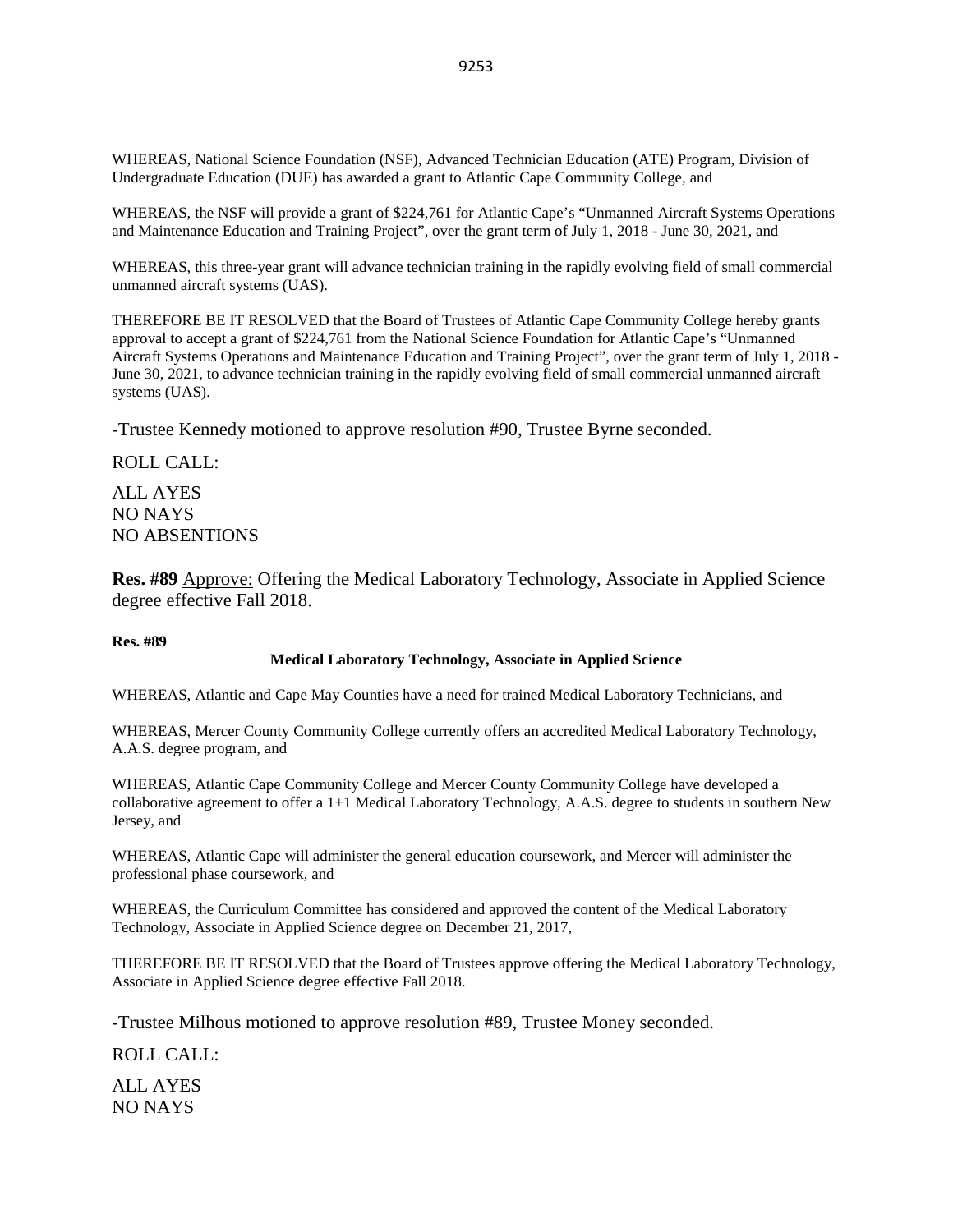### NO ABSENTIONS

**Res. #91** Board Development- Honorary: Approve: To approve an honorary degree to an honorary Associate in Science degree to Ms. Lori Herndon in recognition of her admirable service to Atlantic Cape as the keynote speaker at our 51st annual commencement ceremony.

### **Res. #91**

### **Honorary Resolution Ms. Lori Herndon-51st Annual Keynote Address**

WHEREAS, Ms. Lori Herndon, RN, BSN, MBA, joined AtlantiCare in 1983 as a staff nurse in AtlantiCare Regional Medical Center's Intensive Care Unit (ICU), has served in executive roles since 2007, leading to her being named president and CEO of AtlantiCare in 2016, a member of Geisinger Health System, and

WHEREAS, Ms. Herndon provides leadership for the more than 5,500 AtlantiCare employees and 900 physicians and providers who serve the community in five New Jersey counties, and

WHEREAS, Ms. Herndon was a key member of the team that sought strategic clinical and process integration with Geisinger Health System. She served as the administrative and clinical leader for the delivery of care throughout the organization and was responsible for creating and implementing and transforming healthcare delivery strategy across AtlantiCare's system, and

WHEREAS, AtlantiCare and Atlantic Cape Community College are partners who serve as the leading healthcare and educational providing pillars for the city of Atlantic City and the Counties of Atlantic and Cape May, and

WHERAS, Atlantic Cape is truly grateful for its enduring and symbiotic partnership with AtlantiCare including meaningful experimental learning opportunities for the students of Atlantic Cape as well as invaluable workforce training for numerous AtlantiCare employees, and

WHEREAS, Ms. Herndon truly exemplifies a business leader who partners with its community to care for its residents, and

WHEREAS, Ms. Herndon has shown a commitment to the success of Atlantic Cape Community College and will deliver the keynote address at our  $51<sup>st</sup>$  annual commencement ceremony.

THEREFORE BE IT RESOLVED, upon the recommendation of the President, that the Board of Trustees of Atlantic Cape Community College grants an honorary Associate in Science degree to Ms. Lori Herndon in recognition of her admirable service to the community and Atlantic Cape.

-Trustee Milhous motioned to approve Resolution #91, Trustee Money seconded.

ROLL CALL:

ALL AYES NO NAYS NO ABSENTIONS

**Res. #92** Board Development- Honorary: Approve: To grant an honorary posthumous Associate in Science degree in General Studies to Mr. Robert "Bob" Benner in recognition of his educational persistence and admirable service to Atlantic Cape.

**Res. #92**

### **Posthumous Honorary Degree Mr. Robert "Bob" Benner**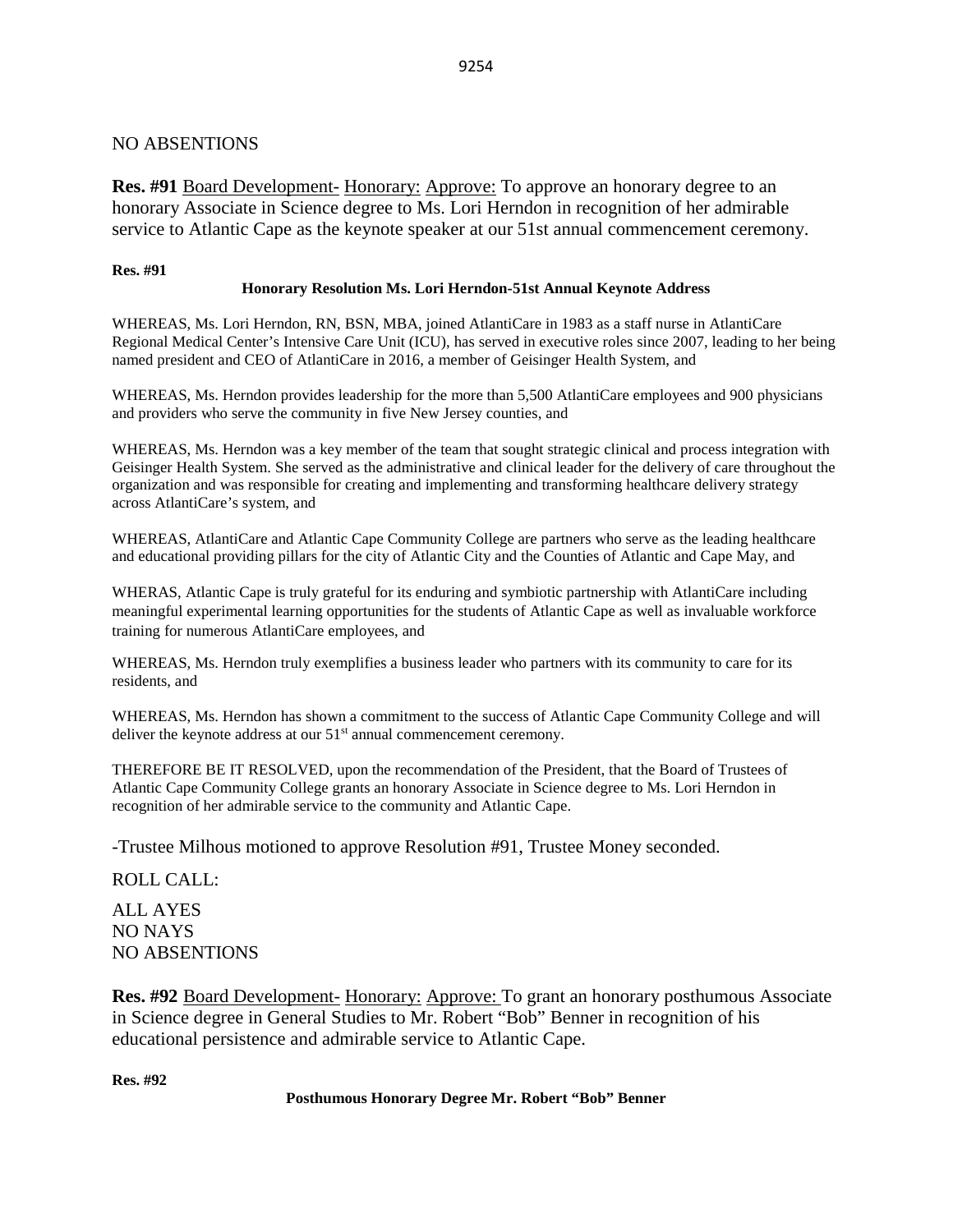WHEREAS, Mr. Robert "Bob" Benner joined the Atlantic Cape Community College's library as a part-time clerk in 1995 until his full-time appointment to Library Clerk, July 1, 2002, and was promoted to Senior Clerk on April 26, 2016, and

WHEREAS, Mr. Benner was passionate about New Jersey's history and natural assets, especially the New Jersey Pinelands, and extensively corresponded with biologists at Rutgers University as he identified and verified rare native plant species, insects, amphibians, and reptiles, and

WHEREAS, Mr. Benner started to compile his correspondence as part of his Prior Learning Assessment application to obtain his associates degree from Atlantic Cape, and

WHEREAS, despite his lengthy illness, Mr. Benner was determined to get back to work returning the summer of 2017 to assist his coworkers and students in the library, and

WHEREAS, on Tuesday, July 11, 2017, Mr. Benner passed away before he was able to complete his degree at Atlantic Cape.

THEREFORE BE IT RESOLVED, upon the recommendation of the President, that the Board of Trustees of Atlantic Cape Community College grants an honorary posthumous Associate in Science degree in General Studies to Mr. Robert "Bob" Benner in recognition of his educational persistence and admirable service to Atlantic Cape.

-Trustee Milhous motioned to approve resolution #92, Trustee Torres seconded.

ROLL CALL:

ALL AYES NO NAYS NO ABSENTIONS

**Res. #93** Approve: The Named Giving Opportunity for the David Evans Veterans' Center at the Mays Landing Campus.

#### **Res. #93**

#### **Resolution Official Naming the Dave Evans Veterans' Center**

WHEREAS, Mr. David Evans served in the United States Navy from 1965-1969 in Vietnam as well as Guantanamo Bay, Cuba, and

WHEREAS, Mr. Evans received five commendations while serving as well as being Attack Squadron 42 Sailor of the Month in February 1969, and

WHEREAS, his military experience altered the course of his life by teaching him what was important and inspired him to be the change he wanted to see in the world, and

WHEREAS, Mr. Evans went to the California University of Pennsylvania, became a teacher, and taught for 39 years, serving Galloway School District for 35 years, and

WHEREAS, Mr. Evans was appointed to the Board of Trustees on July 12, 2005 as a State Appointee, and

WHEREAS, Mr. Evan's service on the board included serving as an officer of the board for more than half of his tenure including the positions of Treasurer (2008-2010), Vice-Chair (2010-2012), and ultimately as Chair (2012- 2014), and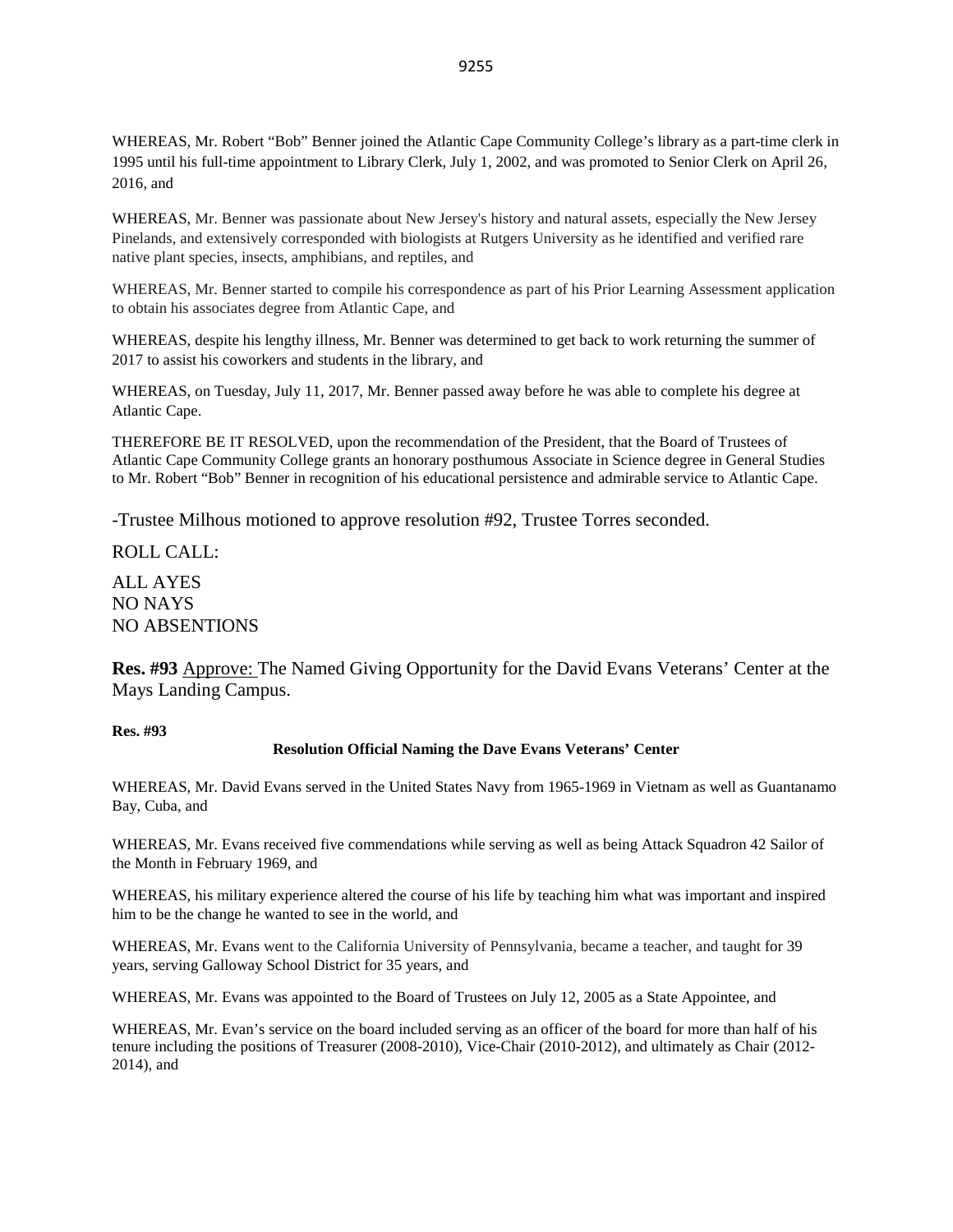WHEREAS, the Budget Finance and Audit Committee in collaboration with the Ad Hoc Naming Committee recommended and the Atlantic Cape Community College Board of Trustees approved the Named Giving Opportunity for room G-214 within the Student Center on the Mays Landing Campus in Resolution #17 on September 27, 2016, and

WHEREAS, the College's Foundation is working closely with the Board of Trustees and Ms. Erin Evans for the Naming Opportunity in the Student Center on the Mays Landing Campus in memory of David Evans.

THEREFORE BE IT RESOLVED, that the Board of Trustees of Atlantic Cape Community College hereby approves the naming of G-214 and surrounding area as the David Evans Veterans' Center.

-Trustee Walsh motioned to approve resolution #93, Trustee Milhous seconded.

ROLL CALL: ALL AYES NO NAYS NO ABSENTIONS

**Res. #94** Approve: To further amend the College's FY18 Perkins grant budget, specifically related to revisions for equipment.

#### **Res. #94**

#### **Second Amendment to Carl D. Perkins Career and Technical Education Improvement Grant Spending Plan**

**WHEREAS,** Atlantic Cape Community College, as a comprehensive community college, seeks to provide career occupational training programs to prepare Atlantic Cape Community College students and other Atlantic and Cape May County residents for employment, and

**WHEREAS,** the Carl D. Perkins Career and Technical Education Improvement Grant ("Perkins") is a Federally authorized Grant whose aim is to increase the academic achievement of career and technical education students and strengthen the connections between secondary and post-secondary education, and

**WHEREAS,** on June 21, 2017 the College filed its application and Spending Plan with the State of New Jersey Department of Education for Perkins grant funding in the amount of \$491,152 for the fiscal year end June 30, 2018. **WHEREAS,** on July 26, 2017 the State of New Jersey Department of Education notified Atlantic Cape Community College that its Perkins application was in "substantially approvable form" and, as a consequence, obligations against these funds were permissible effective that date, and

**WHEREAS,** the State of New Jersey Department of Education requires that reallocations of budgeted amounts between and among Spending Plan component line items be presented through an amendment to the Spending Plan which is due no later than March 31, 2018, and

**WEHERAS,** on February 27, 2018 the Board of Trustees approved Resolution #67 the amendment to the Spending Plan of the Carl D. Perkins Career and Technical Education Improvement Grant, and

**WHEREAS,** on April 20, 2018 Atlantic Cape received notification that the amendment to the Spending Plan was returned for changes, and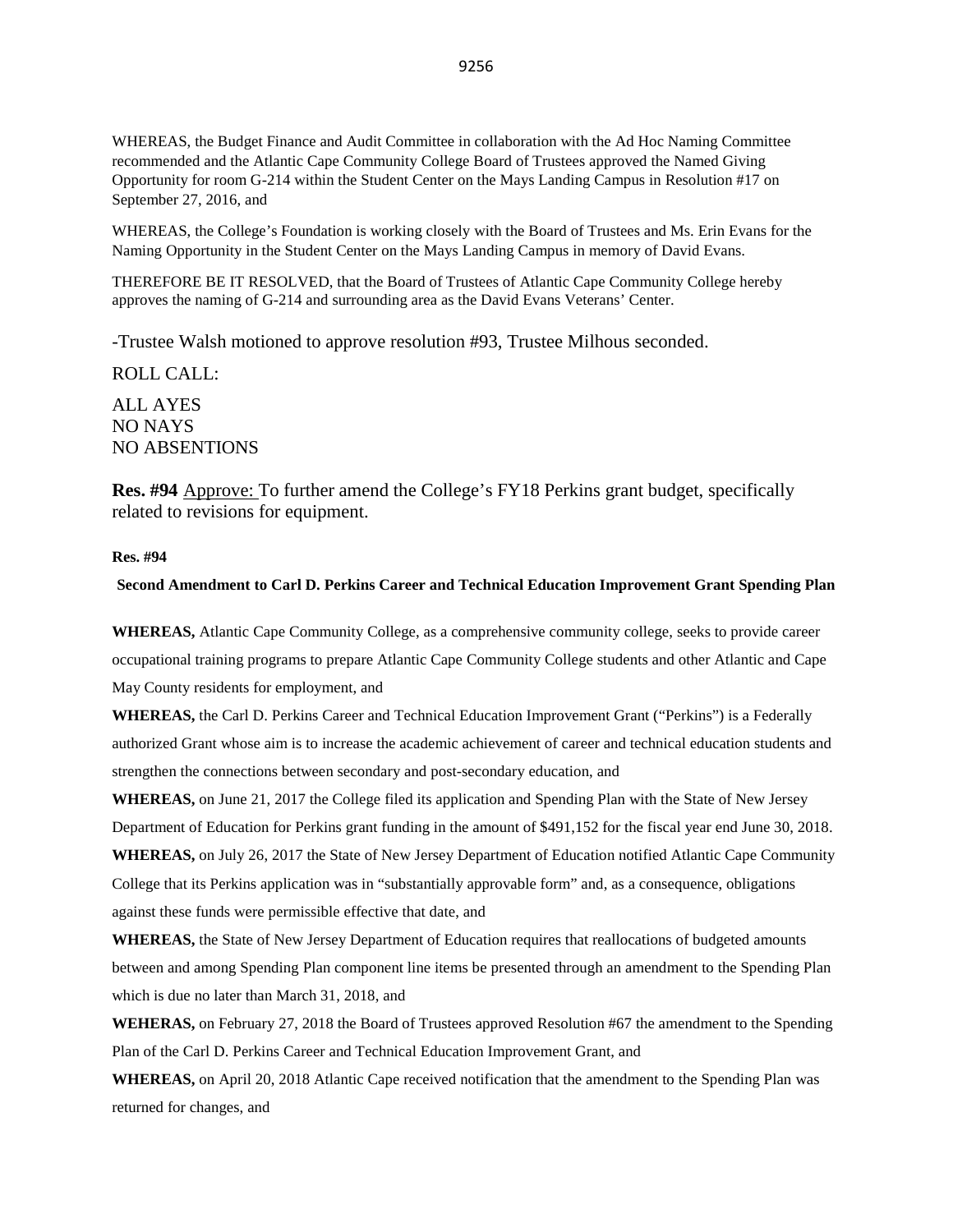**WHEREAS,** Atlantic Cape will submit a new amendment to the Spending Plan of the Carl D. Perkins Career and

Technical Education Improvement Grant, and

**WHEREAS,** revisions to equipment resulted in reallocations of the total amount budgeted among component line items.

**NOW, THEREFORE BE IT RESOLVED,** that the Board of Trustees of Atlantic Cape Community College hereby approves the second amendment to the Spending Plan of the Carl D. Perkins Career and Technical Education Improvement Grant as detailed in Exhibits A and B of this Resolution

-Trustee Kennedy motioned to approve upon reading the resolution in its entirety, Trustee Clemans seconded.

ROLL CALL:

ALL AYES NO NAYS NO ABSENTIONS

**Res. #87A** Approve: **Bid Ex. 800**, Sim Jr.,\$60,634.64, FY18 Perkins Funds, Laerdal Medical Group, Wappingers Falls, NY.

**Res. #87A** 

#### **Perkins Purchase**

| Number      | Item and Vendor Information | Amount      |
|-------------|-----------------------------|-------------|
| Bid Ex. 800 | Sim Jr.                     | \$60,634.64 |
|             | FY18 Perkins Funds          |             |
|             | Laerdal Medical Group       |             |
|             | Wappingers Falls, NY        |             |

Total \$60,634.64

-Trustee Kennedy motioned to approve resolution #87A, Trustee Clemans seconded.

ROLL CALL:

ALL AYES NO NAYS NO ABSENTIONS

**Res. #95** Approve: To accept a grant from Easton Sports Development Foundation II, 2018 Collegiate Archery Grant Program, in the amount of \$500, dated April 2, 2018, to help to support travel costs for the team's intended trip to the 2018 National Collegiate Championships in Newberry, FL in May 2018.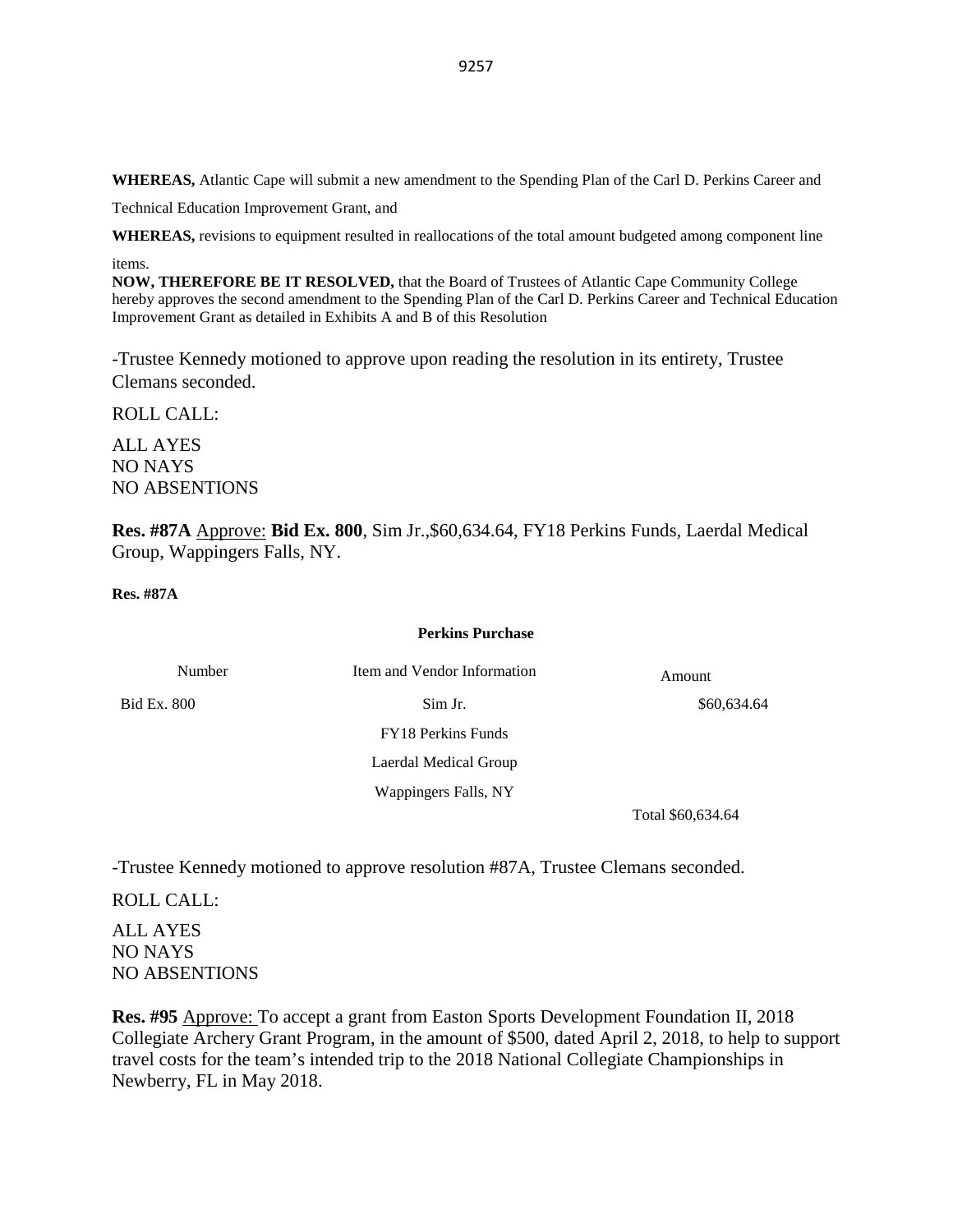#### **Res. #95**

### **Archery Travel Grant**

WHEREAS, Easton Sports Development Foundation II has awarded a grant to Atlantic Cape Community College through the Foundation's 2018 Collegiate Archery Grant Program, and

WHEREAS, on February 27, 2018 the Board of Trustees approved Resolution #68 to apply for a grant of in support of travel for the team's intended trip to the 2018 National Collegiate Championships in Newberry, FL in May 2018, and

WHEREAS, the grant awarded to Atlantic Cape is in the amount of \$500, dated April 2, 2018, and

THEREFORE BE IT RESOLVED that the Board of Trustees of Atlantic Cape Community College hereby grants approval to accept a grant from Easton Sports Development Foundation II, 2018 Collegiate Archery Grant Program, in the amount of \$500, dated April 2, 2018, to support travel costs for the team's intended trip to the 2018 National Collegiate Championships in Newberry, FL in May 2018.

-Trustee Kennedy motioned to approve resolution #95, Trustee Milhous seconded.

ROLL CALL:

ALL AYES NO NAYS NO ABSENTIONS

Res. # 62C Approve: To reappoint non-tenured teaching staff member **Dr. Curtis Andrews** to a one year term of employment commencing July 1, 2018.

**Res. #62C**

#### **Reappointment**

Upon the recommendation of the President, The Board hereby reappoints non-tenured teaching staff member **Dr. Curtis Andrews** to a one year term of employment commencing July 1, 2018.

-Trustee Lefke motioned to approve resolution #62C, Trustee Money seconded.

ROLL CALL:

ALL AYES NO NAYS NO ABSENTIONS

### **XI.** COMMITTEE REPORTS: Discussion/Questions

**Policy and Board Development**- Chairperson Coskey noted that the Cunningham Ruiz Bill was in the Board packet.

### **XII.** FOUNDATION REPORT

-Trustee Mento thanked everyone that attended the Restaurant Gala at Harrah's Waterfront Conference Center. The gross proceeds are currently \$217,350.

-Trustee Walsh informed the Board that Jean McAlister is being honored by the United Way of